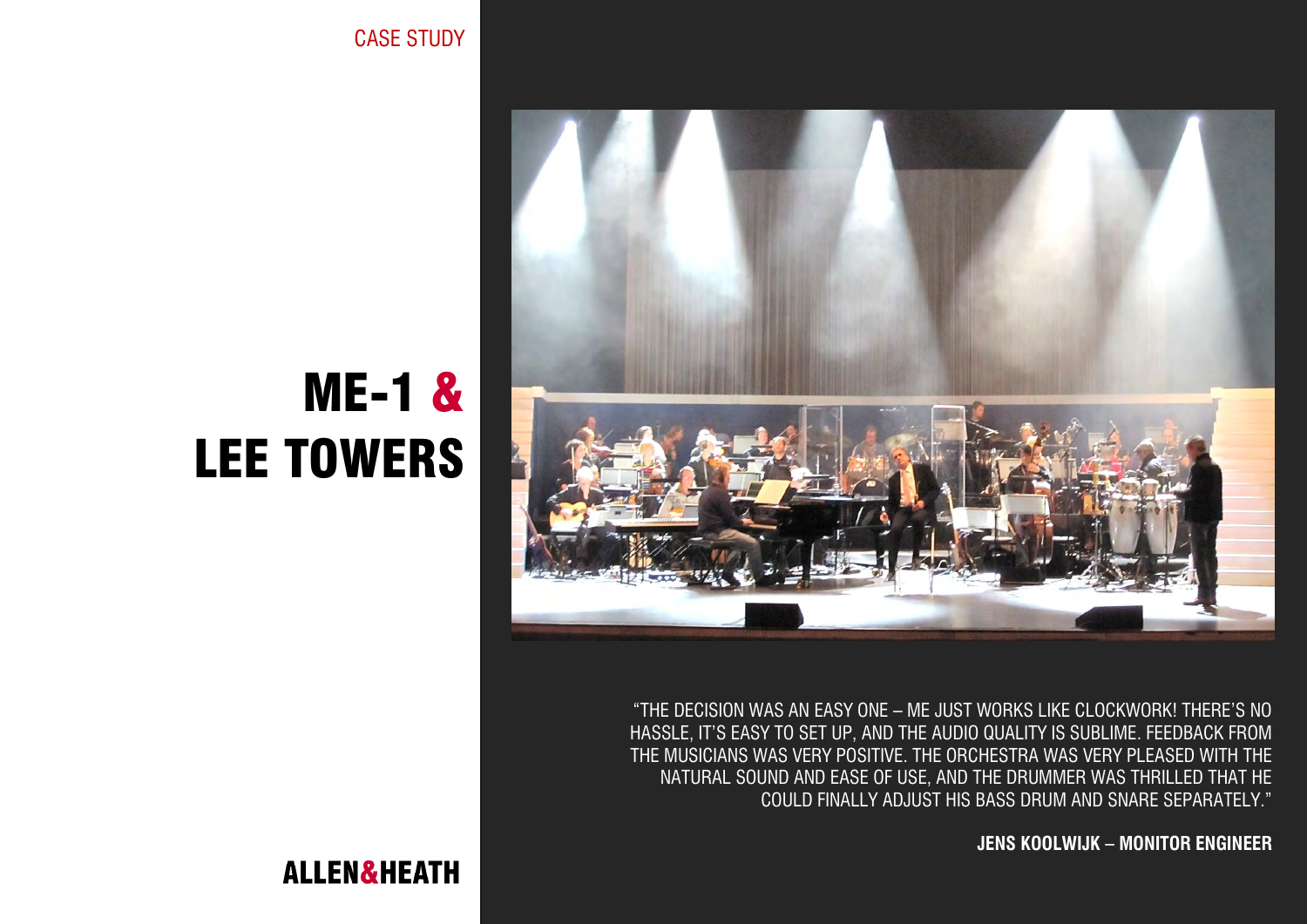

## ME-1 & LEE TOWERS

#### **The Requirement**

Dutch PA company, SoundWorks, was commissioned to supply the audio system for a series of concerts by iconic Dutch singer, Lee Towers, held at Rotterdam's New Luxor Theatre.

With a large number of backing musicians to cater for, including an orchestra, Monitor Engineer, Jens Koolwijk, required a personal monitor mixing solution that would enable performers to control their own monitor sound.

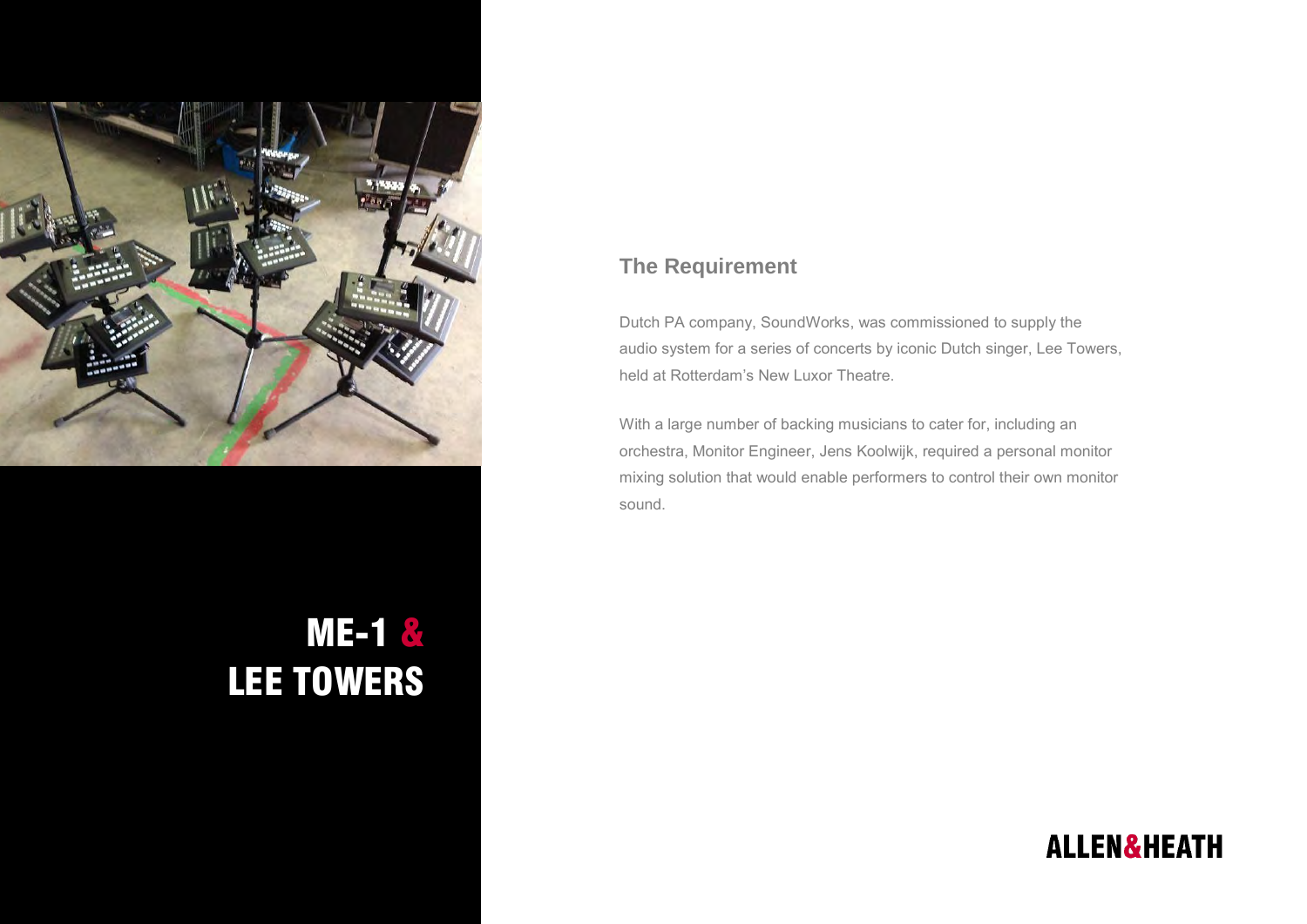#### **The Solution**

Following extensive tests of the personal monitor systems on the market, Koolwijk decided to use some 28 ME-1 personal mixers for the Lee Towers shows.

At the time of the performances the ME-U hub was not yet available, so Koolwijk employed an iLive iDR-16 MixRack as a system management hub for the multiple ME mixers, using the Rack's MADI interface to connect to the main monitor mixer (a Digico SD10). 40 channels of MADI fed the iDR-16, giving access to a full blown iLive DSP system if adjustments were needed to the MADI stream. The iDR-16 was controlled using iLive Editor leaving the ACE connection free to feed the ME-1s.



## **ALLEN&HEATH**